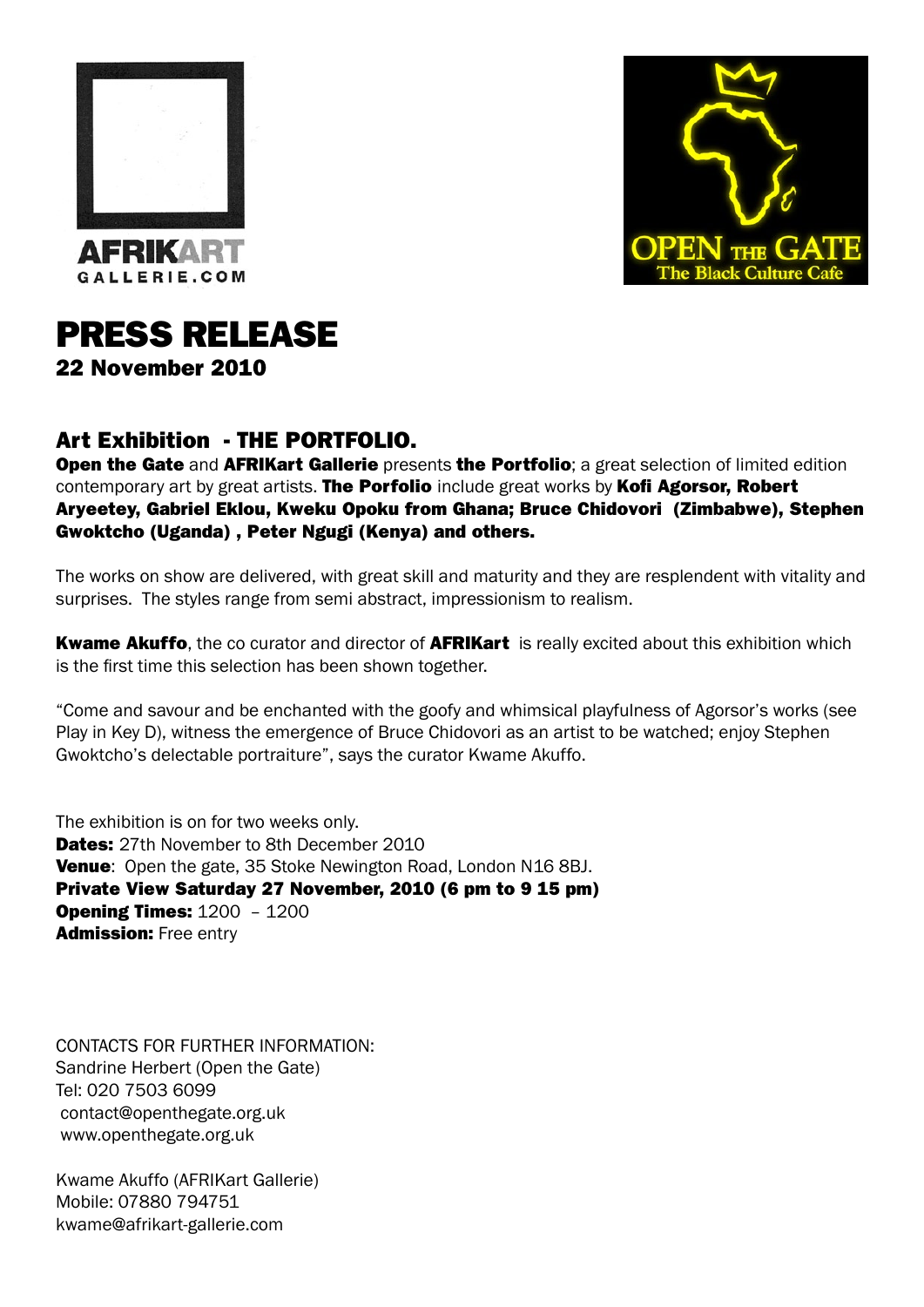

Kofi Agorsor - Play in Key D (68 X 68cm) 3/95



Stephen Gwoktcho: The Girl with the Flowers (80x72)